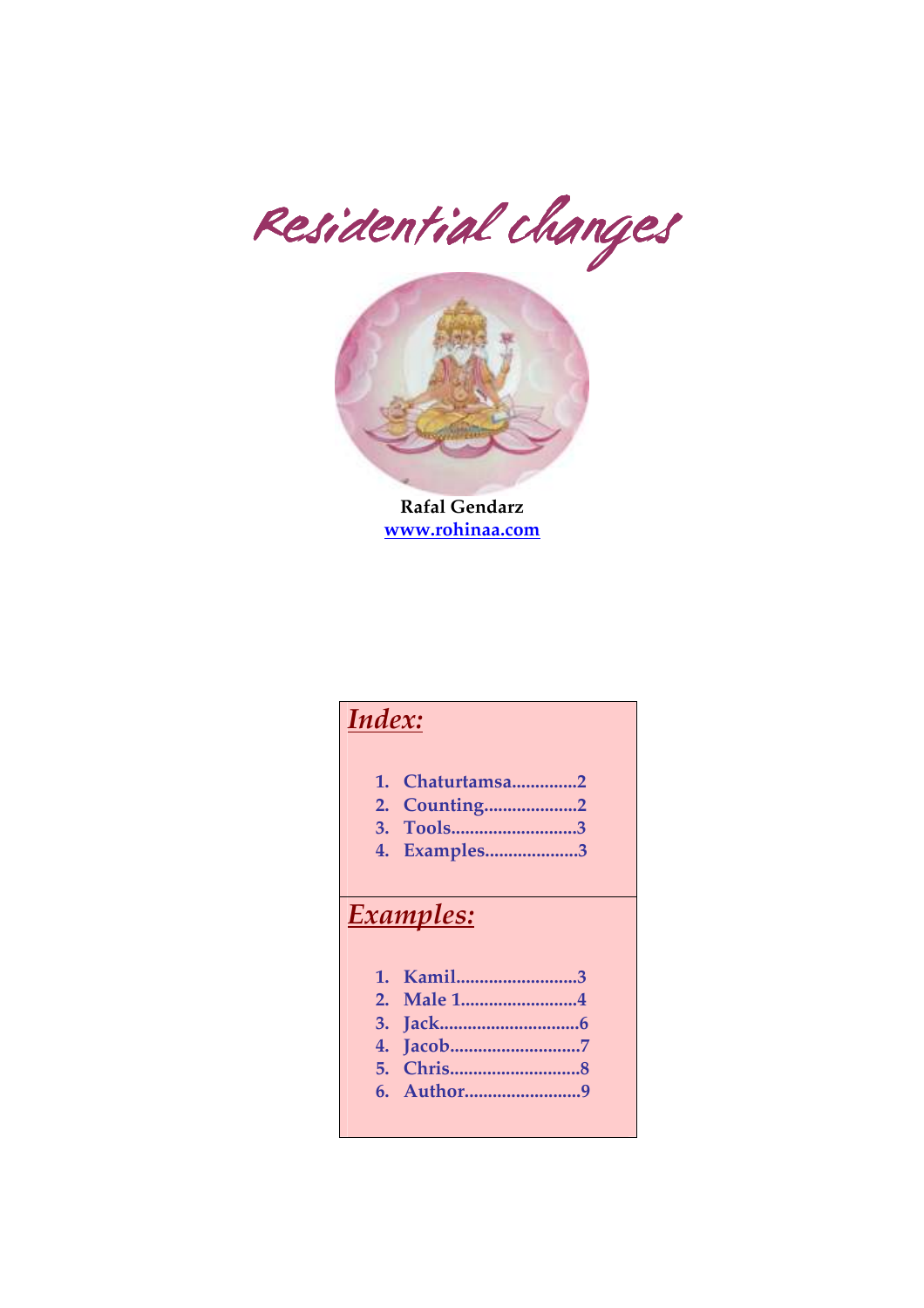# 1. Chaturtamsa

Turyamse Bhagyacintanam – Sanjay Rath says that the eight lord in D4 shows hindrance to the fortune. Bhagya means fortune and Turyamsa is specifically about luck related to place of stay (4).

- Mangal is related to lands, while Ketu to flats & buildings. Karaka shows mental experience.
- $\div$  Karya bhava in this Division is forth house.
- Vargas from D1 to D12 show physical affairs.



Deities of Chaturtamsa are : Sanaka, Sanandana, SanatKumara, Sanatana – they are sons of Brahma and Mahajana's born from His mind as small children.. They undertook lifelong celibacy and are engaged in Visnusadhana and wander the universe.

# 2. Counting

|                    |          |                |                                                                                            | Ra<br>lGk.    | Md<br>Lg                    |                  | $\mathsf{GL}% _{k}(G,\mathbb{C})$<br>Gk<br>4 | Ra<br>Md<br>Lg       |              |
|--------------------|----------|----------------|--------------------------------------------------------------------------------------------|---------------|-----------------------------|------------------|----------------------------------------------|----------------------|--------------|
|                    | Сh       |                | Rasi<br>Example - Counting<br>October 25, 1982<br>19:37:42 (1:00 east)<br>18 E 41, 50 N 13 |               | $\mathsf{GL}% _{n}^{\ast }$ | Sa<br> Sk<br> Sy | AL.<br>Bu                                    | 3<br>Кe<br>΄SL<br>Ma |              |
| $\sqrt{\text{Ke}}$ | SL<br>Ma | HL             | Gu<br>Sy<br> Sa                                                                            | AL<br>Sk      | Bu                          | Gu               | ΉL                                           |                      | Ćh           |
| As:                |          | 9 Ge 22        | Su:                                                                                        | 8 Li 25 (PiK) |                             | Mo:              | 16 Cp 50 (BK)                                | Ma:                  | 1 Sg 49 (DK) |
| Me:                |          | 23 Vi 01 (AmK) | Jut:                                                                                       | 23 Li 08 (AK) |                             | Ve:              | 6 Li 03 (PK)                                 | Sa:                  | 2 Li 24 (GK) |
| Ra:                |          | 13 Ge 48 (MK)  | Ke:                                                                                        | 13 Sg 48      |                             | $HL$ :           | 14 Sc 48                                     | GL:                  | 10 Cn 12     |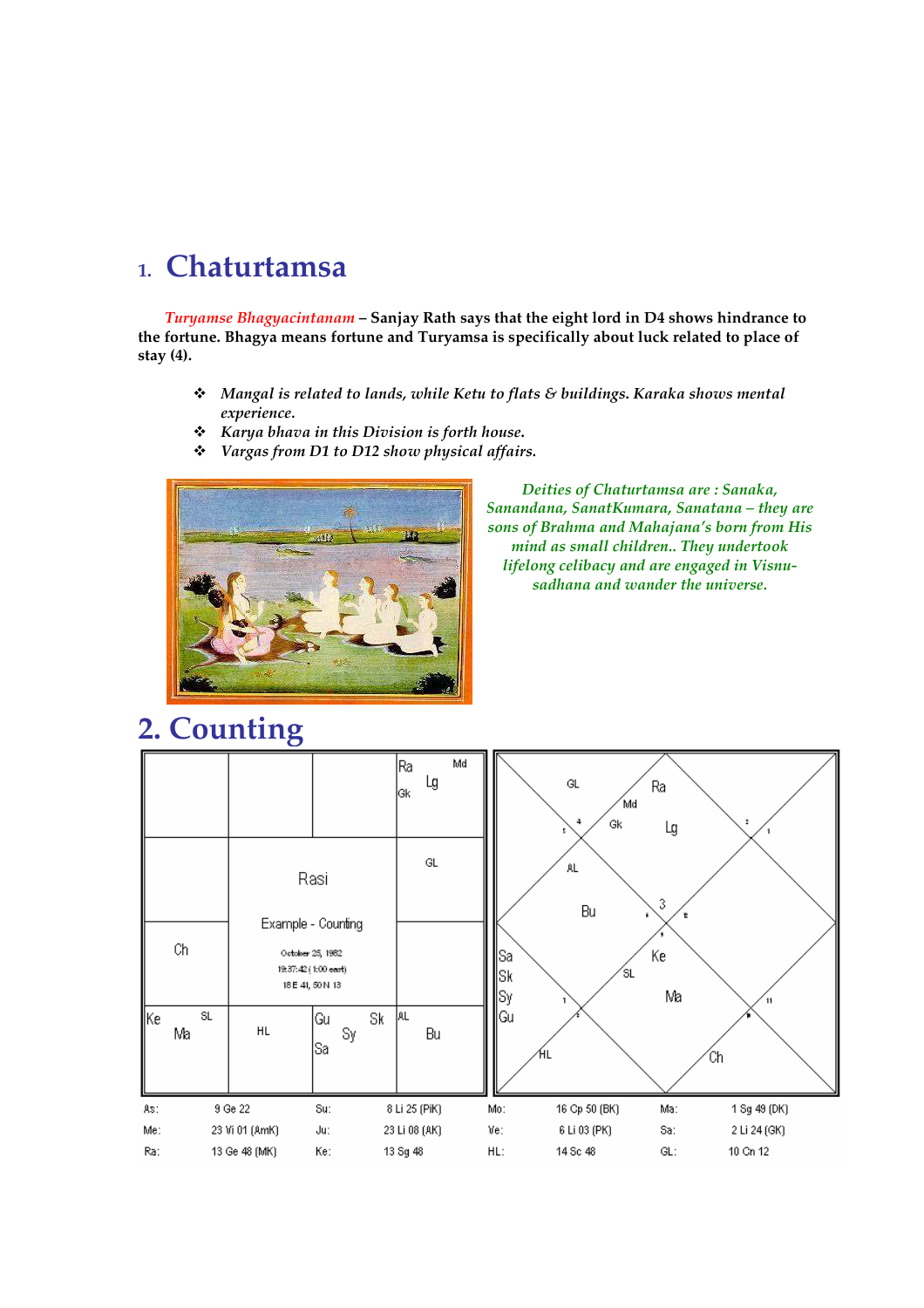Theory:

Planets in first division go to same Rasi, planets in  $2^{nd}$  division go to 4H from it, planets in third Rasi go to seventh from it, and forth division belongs to Rasi in 10H from it.

Example:

Sani is in  $1<sup>st</sup>$  division so Rasi in D4 is the same as Rasi in D1 = Libra.

Gemini Lagna – 9 degree =  $2<sup>nd</sup>$  division. 4H from Gemini is Virgo = D4 Lagna is Virgo.

Chandra is in third division  $(15-22,5)$  – Capricorn  $(D1)$  goes to  $7H =$  Cancer  $(D4)$ .

Buddha is in forth division (22,5-30) – 10H from Virgo(D1) is Gemini (D4).

# 3.Tools & Tips

- Varga-Lagna Lagna shows perspective from Varga(division) point of view.
- $\div$  Attitude Lagnesh shows what choices we make.
- $\div$  Marakas vs Home bringers Marakas are second and seventh bhavas/lords. Seventh bhava/lord is stronger maraka per Parasara Rsi.
- $\hat{\mathbf{x}}$  Arudhas association Sanjay Rath gives an example in Narayana Dasa book how association with A4 in D16 brings people/activities connected to start vehicles-issues.
- $\hat{\mathbf{x}}$  Rasi-forth lord This is a standart rule which is very important to see how physical and egoistic area is supported by the spectrum of Varga.

Examples:

 $\div$  Ma/Ke – Karakas of forth bhava related to place of living.



## D4-Example 1: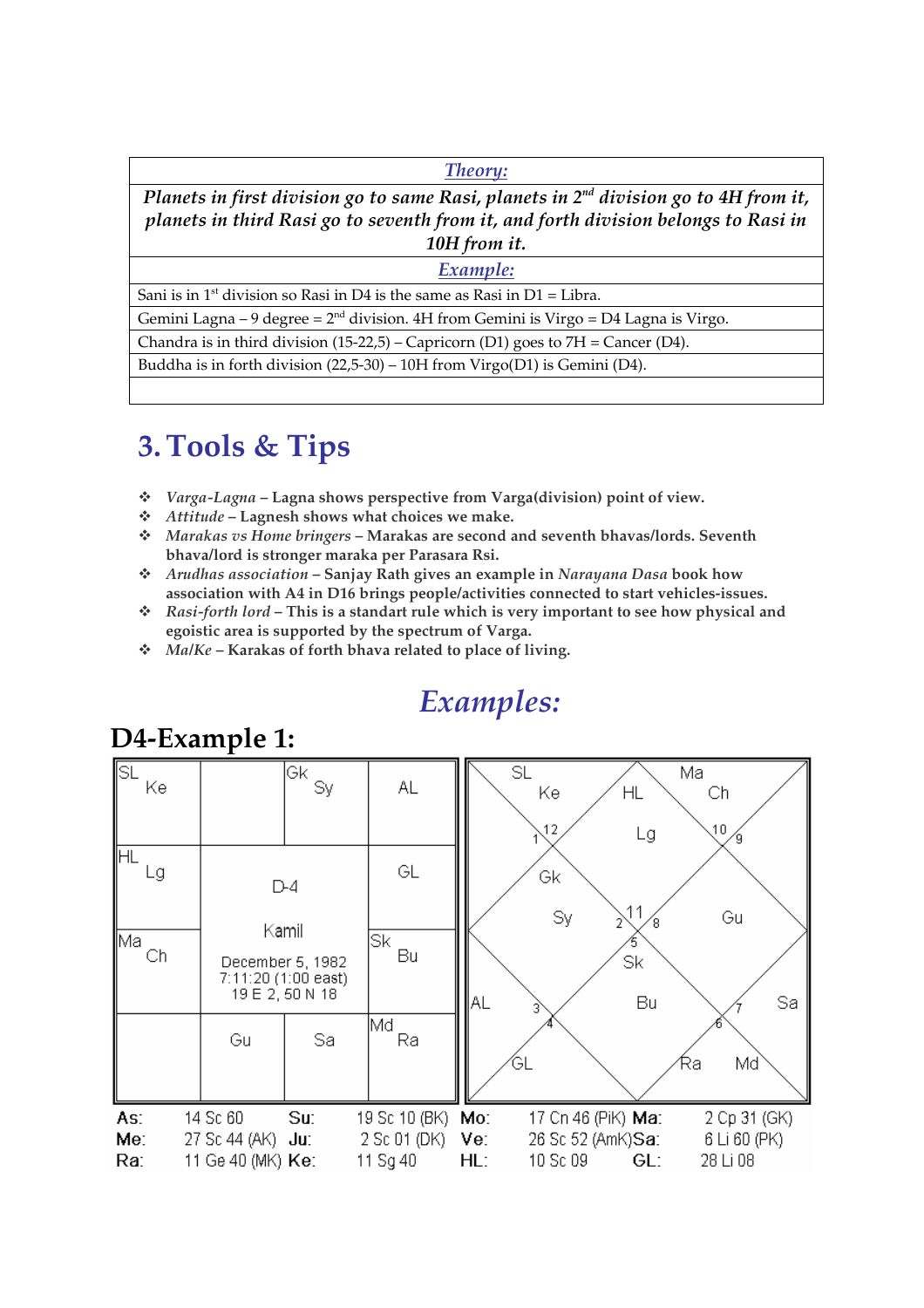### 1. Starting point

- a. Forth lord(s) in Rasi are Sani and Rahu. Sani is stronger because of Bu and Sk(lord) drsti. So first Dasa is Libra. Chara Rasi - so we go bhava by bhava. Ninth from Libra is Oddfooted Rasi – we go clockwise.
- 2. Attitude
	- a. Varga Lagna none.
	- b. Lagnesh is in ninth bhava exalted in Badhak means that His homes/flats are often related to temples/religion's events . While making choices He will consider religious pros & cons.
- 3. Arudhas association.
- 4. Marakas vs Home bringers

| Marakas to 4H & Badhak | Home bringers (Lagna/Forth bhava) |
|------------------------|-----------------------------------|
| Me,Gu,Ma,Ke,Sa,Ve      | Sa, Ra, Sy, Ve                    |

- 5. Rasi-forth lord
	- a. Rahu (4L D1) is in Virgo D4 Rasi Mercury(dispositor) shows that friends are vital in His events related to houses/flats.
- 6. Ma/Ke Ke is in Pisces so again spirituality is very imporant for choosing flats.
- 7. Vimshottari Mahadasa Buddha MD is aspecting Lagna in D4.
- 8. Timing with Narayana
	- a. Mahadasa
		- i. Surya
		- ii. Drstis/Yuti
			- 1. Lord of Sg is in tenth bhava (Maraka) and person has changed His residence in that period (2003).
			- 2. In Cp-Li Mahadasa He came back home. Cp is aspected by forth lord (beginning of dasa goes to benefics aspect). And Li aspects forth bhava.



### D4-Example 2: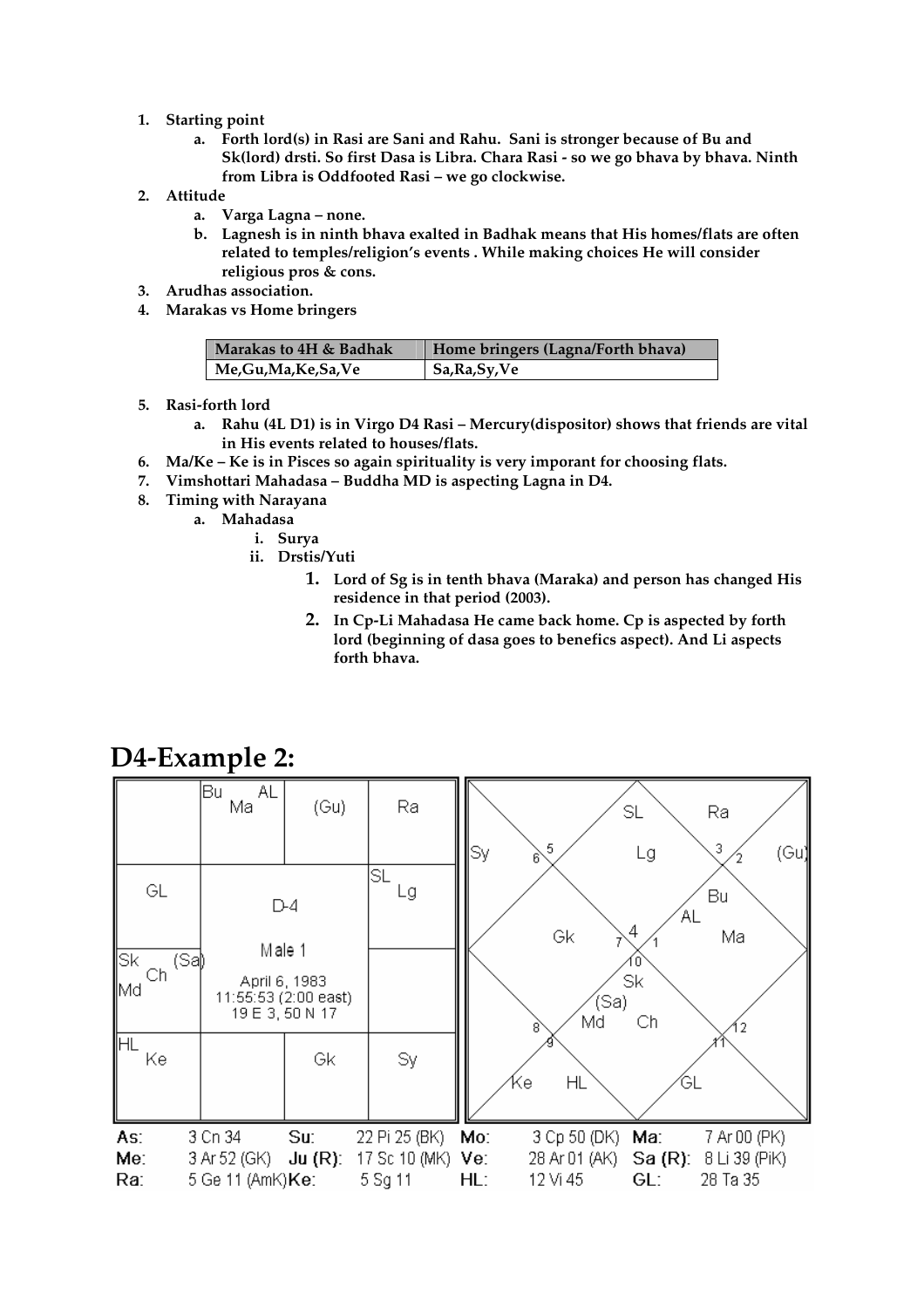#### 9. Starting point

- a. Forth lord(s) in Rasi is Shukra. Shukra is in Capricorn so its first Dasa.
- b. Chara Rasi so we go bhava by bhava. Ninth from Capricorn is evenfooted sign we go reverse, but Sani is there – we go clockwise.
- 10. Attitude
	- a. Varga Lagna none.
	- b. Lagnesh is in seventh bhava so relationship is taking into account while deciding the place of stay.
- 11. Arudhas association.
	- a. A4 is with A10 so people in work are creating/giving possibilites.
- 12. Marakas vs Home bringers

| Marakas to 4H & Badhak | Home bringers (Lagna/Forth bhava) |
|------------------------|-----------------------------------|
| Bu,Ma,Gu,Ke            | $Ve$ , Mo                         |

- 13. Rasi-forth lord
	- a. Venus(4L D1) is in Capricorn with Mo and Sa Capricorn with Kalika Yoga shows spiritual or renounces personalities. Native all time lives with that kind of personalities.
- 14. Ma/Ke Ke is in Saggitarius. His mind experiences many issues related to what should one do and what should one reject (dharma/niti) in area of flats/houses. Many strifes in His life was related to some law manufactured in flats area.
- 15. Vimshottari Mahadasa Guru MD has Argala on Lagna. Shukra MD is with Lagnesh.
- 16. Timing with Narayana
	- a. Mahadasa
		- i. Surya
			- 1. Ka has Drsti of Surya & Kendra new initiations/beginning. In Mahadasa of Kanya one decided to leave home.
		- ii. Drstis/Yuti
			- 1. Kanya MD period aspected by Ketu fifth lord (Maraka). In that time native changed his residence. It was connected to His studies (Dasa Rasi in Ninth bhava)
			- 2. In Ar-Ar again the native changed residence tenth bhava with tenth lord.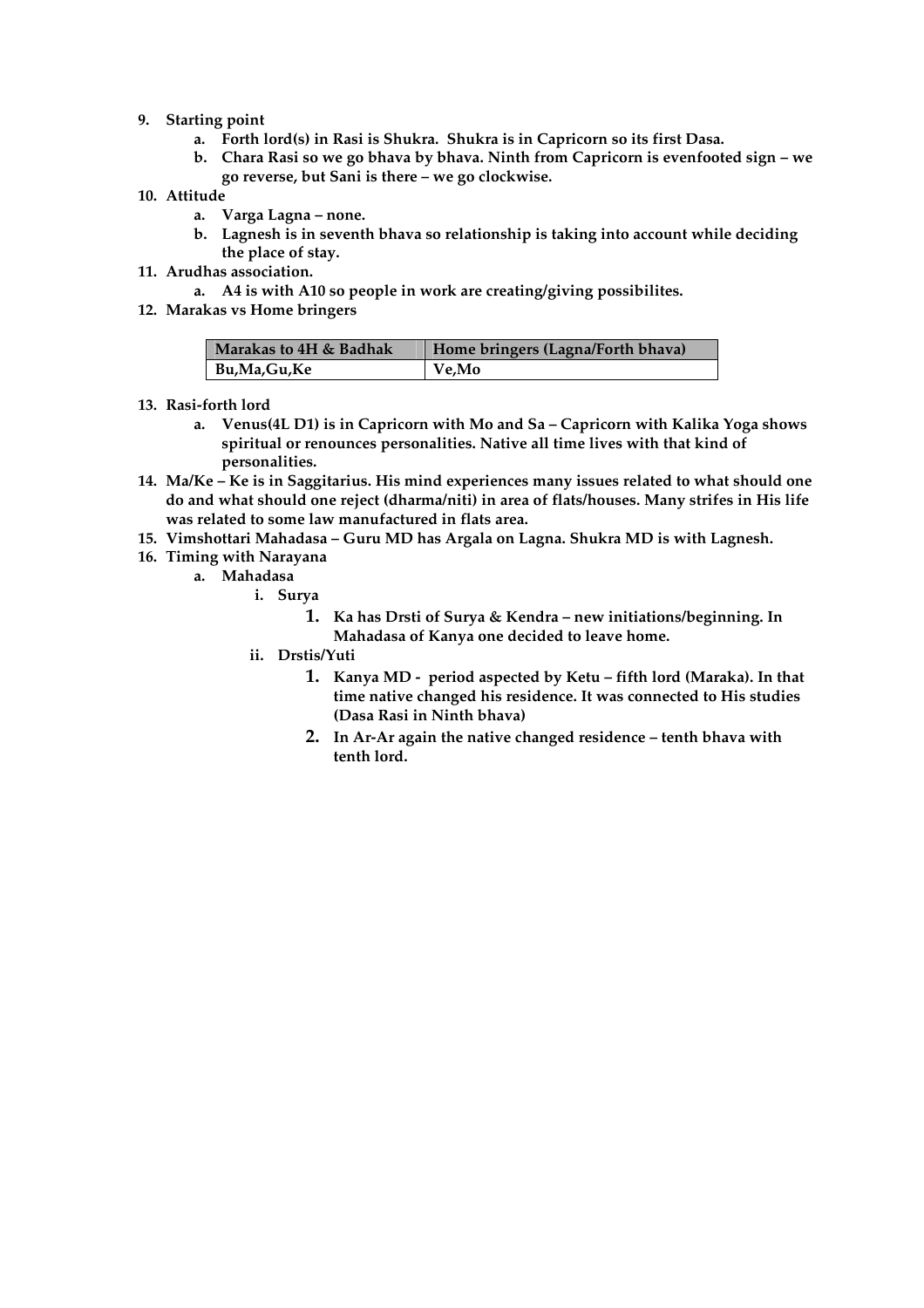### D4-Example 3:

|                         | Gk<br>Sk                                                |                                                | GL<br>lRa.<br>Ma                                        | Sk                | ΗL<br>$\lambda$ 12                                    | (Gu)<br>Lg | SL<br>10<br>Сh<br>Ί9.                   |
|-------------------------|---------------------------------------------------------|------------------------------------------------|---------------------------------------------------------|-------------------|-------------------------------------------------------|------------|-----------------------------------------|
| ∦(Gu)<br>HL<br>-g<br>SL | Jack<br>June 24, 1983                                   | D-4<br>18:57:01 (2:00 east)<br>19 E 3, 50 N 17 | Md                                                      | lGk<br> GL<br>lMa |                                                       | R<br>Md    | Ke<br>Bu<br>(Sa)                        |
| ∥Kel<br>Ch              | Bu                                                      | AL.<br>(Sa)                                    | Sy                                                      | lRa.              |                                                       |            | ΑL                                      |
| As:<br>Me:<br>Ra:       | 14 Sc 60<br>22 Ta 29 (BK)<br>$0$ Ge 59 (AK) <b>Ke</b> : | Su:<br>$Ju(R)$ :                               | 8 Ge 60 (PiK) <b>Mo:</b><br>9 Sc 12 (MK) Ve:<br>0 Sg 59 | HL:               | 1 Sg 43 (DK) Ma:<br>24 Cn 05 (AmK;Sa (R):<br>18 Le 41 | GL:        | 3 Ge 17 (GK)<br>4 Li 08 (PK)<br>4 Ge 03 |

17. Starting point

a. Forth lord(s) in Rasi are Sani and Rahu. Rahu is stronger because of planets which are conjoined. So first Dasa is Gemini. Dual Rasi so we go by every fifth bhava's. Ninth from Gemini is Evenfooted Rasi – we go reverse.

#### 18. Attitude

- a. Varga Lagna Guru is there giving luck, fortune and blessings regarding the place of stay / living.
- b. Lagnesh is in fifth bhava in Vijaya Yoga so power and manipulation of friends (Gemini) will be used.
- 19. Arudhas association.
- 20. Marakas vs Home bringers

| Marakas to 4H & Badhak     | Home bringers (Lagna/Forth bhava) |
|----------------------------|-----------------------------------|
| Bu, Ma, Ke, Ra, Me, Ve, Sa | $\vert$ Ve, Sa, Ra                |

- 21. Rasi-forth lord
	- a. Rahu (4L D1) is in Gemini with Mangal many problems and shortlasted activities based on fighting.
- 22. Ma/Ke Ke is in Saggitarius with Moon so this will be source of many emotional issues. Vimshottari Mahadasa – Venus MD has Virodhargala on Lagna.
- 23. Timing with Narayana
	- a. Mahadasa
		- i. Surya Virgo MD Surya is in Virgo initiating new areas in space/time for this type of events.
		- ii. Drstis/Yuti
			- 1. Lord of Vi is in tenth bhava (Maraka) and the person changed His residence in that period (2006).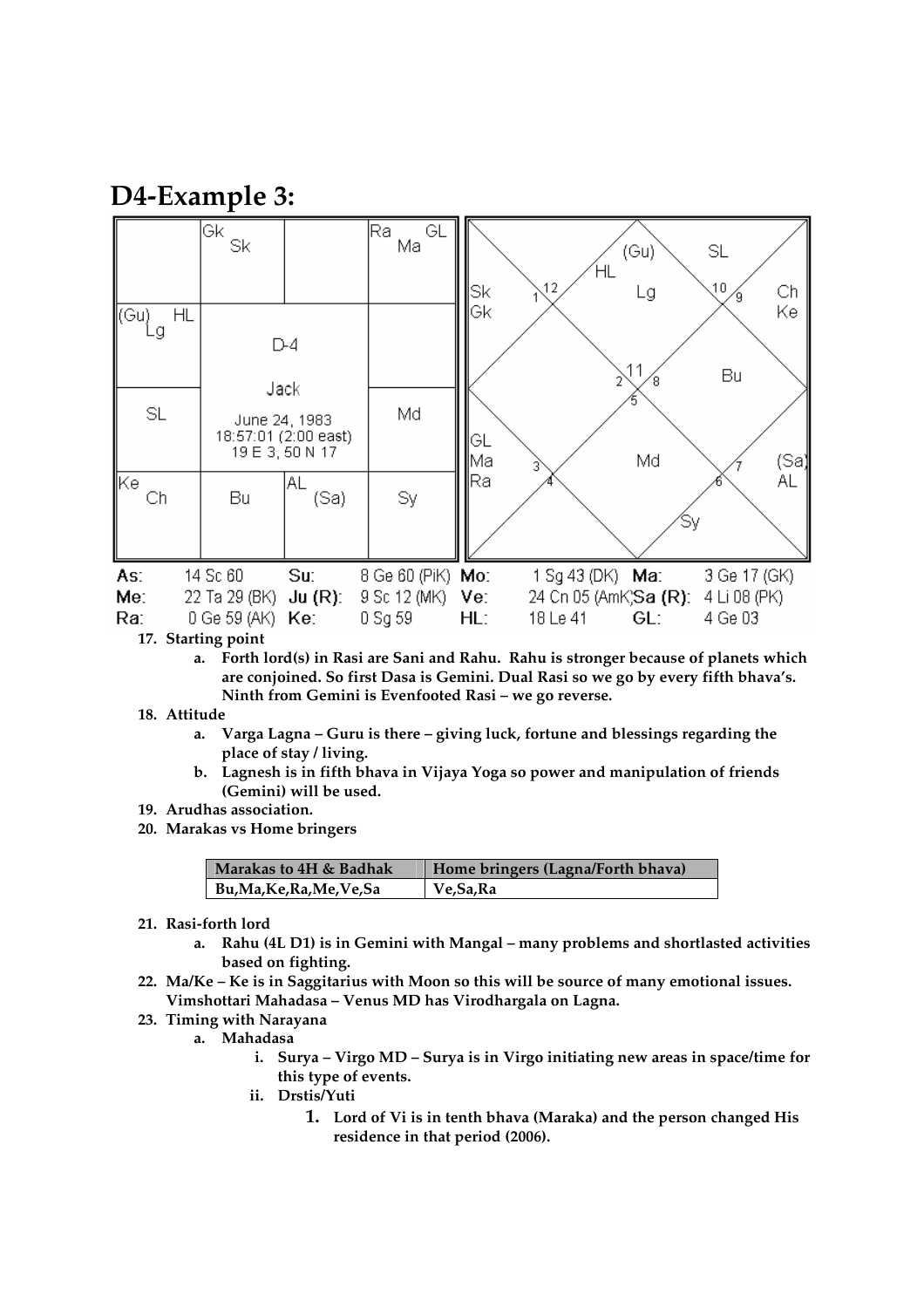2. In Vi-Cn He changed residence. Karka Rasi is aspected by Mercury (5L) in Tenth bhava. In the beginning of Cn-Ad person moved out from house of birth.



#### 24. Starting point

a. Forth lord(s) in Rasi is Guru. Guru is in Ge but 7H is stronger. So we start from Sg. Ninth bhava is evenfotted and Gemini is dual. So sequence is Sg-Le.

### 25. Attitude

- a. Varga Lagna none.
- b. Lagnesh is in eleventh bhava (upachaya). This shows dream- and money- oriented attitude in resident's matters (Bu is Rajasic). Atmakaraka in forth bhava shows that this issue is of utmost importance for the native. Mangal is also in Saptama Bhava from Karakamsa (past-life desire).
- 26. Arudhas association.
- 27. Marakas vs Home bringers

| Marakas to 4H & Badhak  | Home bringers (Lagna/Forth bhava) |
|-------------------------|-----------------------------------|
| Sa, Gu, Bu, Ve (Badhak) | Sy, Gy, Bu                        |

- 28. Rasi-forth lord
	- a. Rahu (4L D1) is in Gemini (again Buddha) D4 Rasi Mercury shows that friends are fundamental for His events related to houses/flats.
- 29. Ma/Ke Ke is in Taurus. He is focused on comforts and pleasant atmosphere.
- 30. Vimshottari Mahadasa Ra MD Parakrama Argala.
- 31. Timing with Narayana
	- a. Mahadasa
		- i. Surya
			- 1. Pi MD is in Kendra to Su giving many changes and new beginnings. This is seventh bhava so now he is doing this all with friend (Male 1 chart).
		- ii. Drstis/Yuti
			- 1. Aries MD belongs to eight bhava (being away from home). Its also occupied by Maraka to forth bhava – Sani deb with Vakri avastha giving Him strong determination to change His bad (neecha)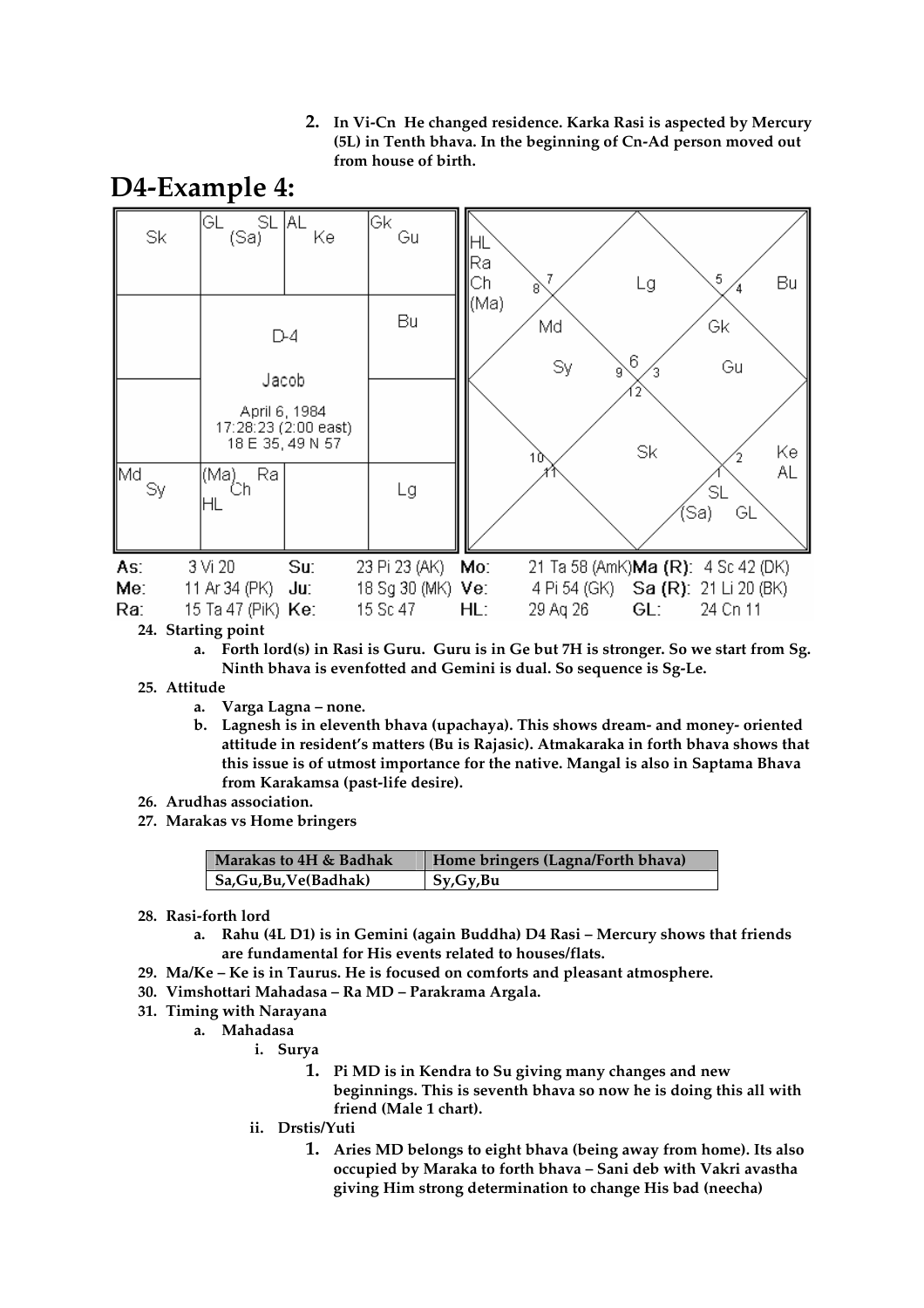situation. Native in the start was living in bad and small flats but because of strong desire the situation improved significantly.

2. In Pi-Le Period next change of flat happened. Jupiter is in tenth and Badhakesh while Surya is in forth (malefic as twelfth lord).



- 32. Starting point
	- a. Forth lord(s) in Rasi are Sani and Rahu. Rahu is stronger in Libra but Aries(7H from Rasi-lord) is the strongest. We should go forward but Ketu is there..so sequence: Ar-Pi-Aq..
- 33. Attitude
	- a. Varga Lagna Mangal person is very protective (egoistic) and independent about His flat.
	- b. Lagnesh is in ninth bhava in Badhak so it means independent spirit and drive to experiment (Ra-Ch). It also gives many foreign influences.
- 34. Arudhas association.
- 35. Marakas vs Home bringers

| Marakas to 4H & Badhak | Home bringers (Lagna/Forth bhava) |
|------------------------|-----------------------------------|
| Me,Ma,Ke,Ra,Ch,Ve      | Gu, Ve, Ma, Ra                    |

- 36. Rasi-forth lord
	- a. Rahu is (4L D1) is in Libra with Moon very close to Vahana Yoga..
- 37. Ma/Ke Ke is also with Shukra..
- 38. Vimshottari Mahadasa Guru MD has Sukha-Argala on Varga-Lagna.
- 39. Timing with Narayana
	- a. Mahadasa
		- i. Surya
			- 1. Cp Mahadasa lorded by Sani (West) will give Germany. Pi Antardasa is occupied by Surya. Seventh lord with fifth shows new skill gained abroad.
		- ii. Drstis/Yuti
			- 1. Going to Germany: Cp-Pi..Pi has fifth lord.
			- 2. Coming back home: Cp-Ta. Ta is forth bhava..